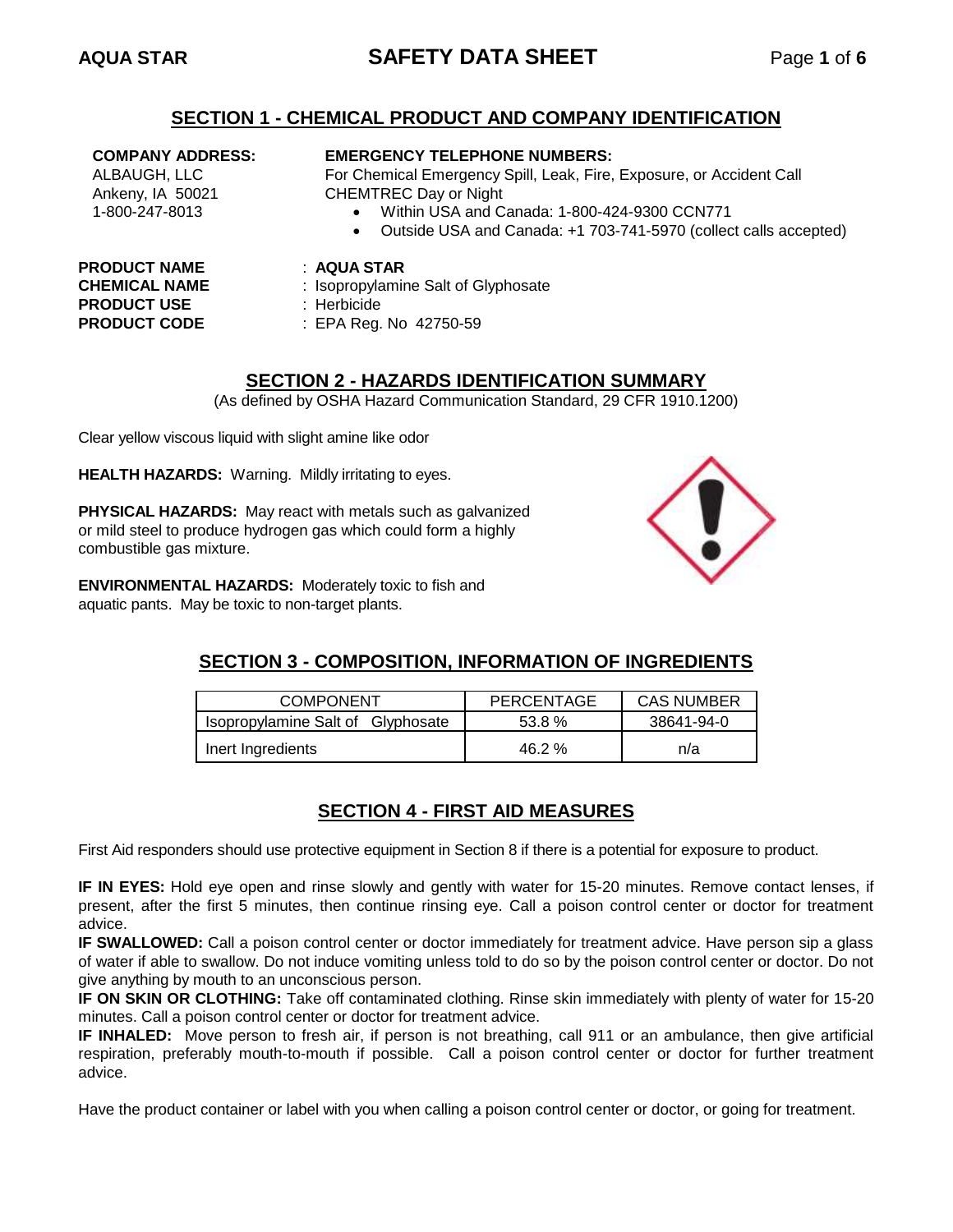# **AQUA STAR SAFETY DATA SHEET** Page **2** of **6**

# **SECTION 5 - FIRE FIGHTING MEASURES**

| National Fire Protection Rating (NFPA) |                                                  |  |  |  |  |
|----------------------------------------|--------------------------------------------------|--|--|--|--|
| <b>HEALTH</b>                          |                                                  |  |  |  |  |
| <b>FLAMMABILITY</b>                    |                                                  |  |  |  |  |
| <b>REACTIVITY</b>                      |                                                  |  |  |  |  |
|                                        | 4=Severe 3=Serious 2=Moderate 1=Slight 0=Minimal |  |  |  |  |

**FLASHPOINT:** Will not flash.

**EXTINGUISHING MEDIA:** Use water spray, foam or dry chemical.

**FIRE AND EXPLOSION HAZARD:** May decompose in fire due releasing irritating or toxic gases including carbon monoxide, nitrogen oxides, phosphorous oxides.

**FIRE FIGHTING INSTRUCTIONS:** Evacuate area and fight fire upwind from a safe distance to avoid hazardous vapors and decomposition products. Foam or dry chemical extinguishing systems recommended to prevent environmental damage due to water run off.

**FIRE FIGHTING EQUIPMENT:** Self-contained breathing apparatus with full facepiece. Full firefighting turn-out gear (Bunker gear).

## **SECTION 6 - ACCIDENTAL RELEASE MEASURES**

**IN CASE OF SPILLS OR LEAKS:** Clean up spills immediately, observing precautions in Section 8 of this document. Isolate hazard area. Keep unnecessary and unprotected personnel from entering.

**SMALL SPILL:** Absorb small spills on sand, vermiculite or other inert absorbent. Place contaminated material in appropriate container for disposal.

**LARGE SPILL:** Dike large spills using absorbent or impervious material such as clay or sand. Recover and contain as much free liquid as possible for reuse. Allow absorbed material to solidify, and scrape up for disposal. After removal, scrub the area with detergent and water and neutralize with dilute alkaline solutions of soda ash, or lime.

Do not allow washwaters to enter waterways.

# **SECTION 7 - HANDLING AND STORAGE**

#### **KEEP OUT OF REACH OF CHILDREN!**

**HANDLING:** Use only in a well-ventilated area. Wear appropriate safety equipment when handling.

**STORAGE:** Store in original container with lid tightly closed. Keep away from food, feed and drinking water. Store above 15° F (-10 C). If crystallized, warm to 80-90 F and redissolve by shaking container before using product.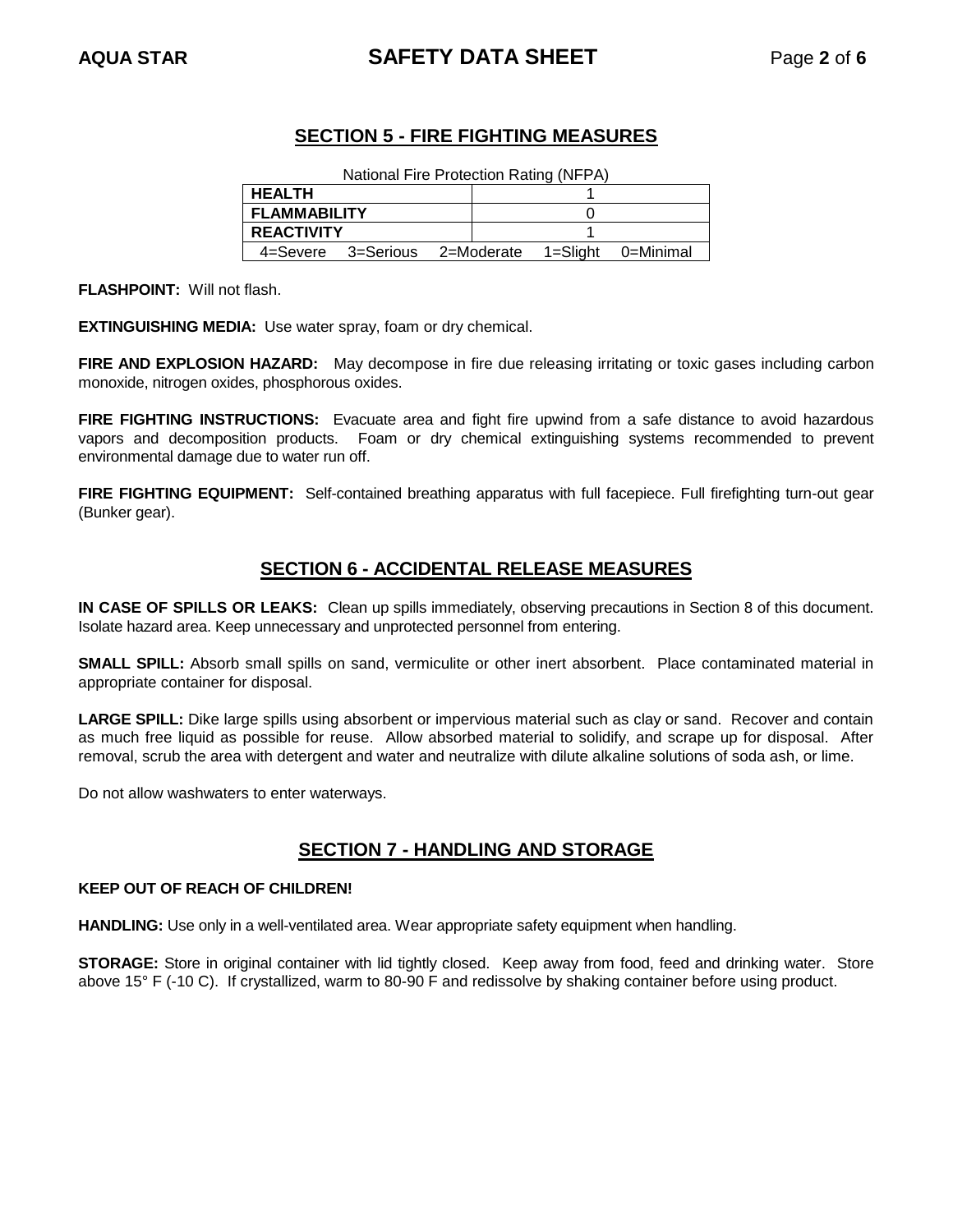## **SECTION 8 - EXPOSURE CONTROLS, PERSONAL PROTECTION**

#### **EXPOSURE LIMITS (8 hour TWA, ppm):**

| COMPONENT                         | OSHA PEL | <b>ACIGH TLV</b> |
|-----------------------------------|----------|------------------|
| Isopropylamine salt of glyphosate | Not Est. | Not Est.         |

**ENGINEERING CONTROLS:** Proper ventilation is required when handling or using this product to keep exposure to airborne contaminants below the exposure limit. Local mechanical exhaust ventilation may be required. Facilities storing or utilizing this material should be equipped with an eyewash facility and a safety shower.

#### **PERSONAL PROTECTIVE EQUIPMENT:**

EYE PROTECTION - Safety goggles when mixing, loading or cleaning equipment is recommended.

CLOTHING – Long-sleeved shirt and long pants, Shoes plus socks,

GLOVES – Waterproof gloves when mixing, loading or cleaning equipment is recommended.

Follow manufacturer's instructions for cleaning/maintaining PPE. If no such instructions for washables, use detergent and hot water. Keep and wash PPE separately from other laundry.

**USER SAFETY RECOMMENDATIONS:** Wash hands before eating, drinking, chewing gum, using tobacco or using the toilet. Remove clothing immediately if pesticide gets inside. Then wash thoroughly and put on clean clothing.

# **SECTION 9 - PHYSICAL AND CHEMICAL PROPERTIES**

| Appearance:                               | Clear yellow viscous liquid              |
|-------------------------------------------|------------------------------------------|
| Odor:                                     | Slight amine like                        |
| pH:                                       | 4.62                                     |
| <b>Melting Point:</b>                     | Not applicable                           |
| <b>Boiling Point:</b>                     | No data                                  |
| <b>Flash Point:</b>                       | Will not flash                           |
| <b>Evaporation Rate:</b>                  | No data                                  |
| <b>Flammability:</b>                      | Not flammable                            |
| <b>Flammability Limits:</b>               | Not applicable                           |
| Vapor Pressure:                           | 25 mmHg a 24 C                           |
| <b>Vapor Density:</b>                     | Not applicable                           |
| Density:                                  | $1.15 - 1.21$ g/ml (9.60 - 10.10 lb/gl)* |
| Solubility:                               | Emulsifies                               |
| <b>Partition Coefficient:</b>             | log Pow - $<$ 3.2 @ 25 C (glyphosate)    |
| <b>Auto-Ignition Temperature:</b>         | No data                                  |
| <b>Decomposition Temperature:</b> No data |                                          |
| <b>Viscosity:</b>                         | Not available                            |

\*Listed density is an approximate value and does not necessarily represent that of a specific batch.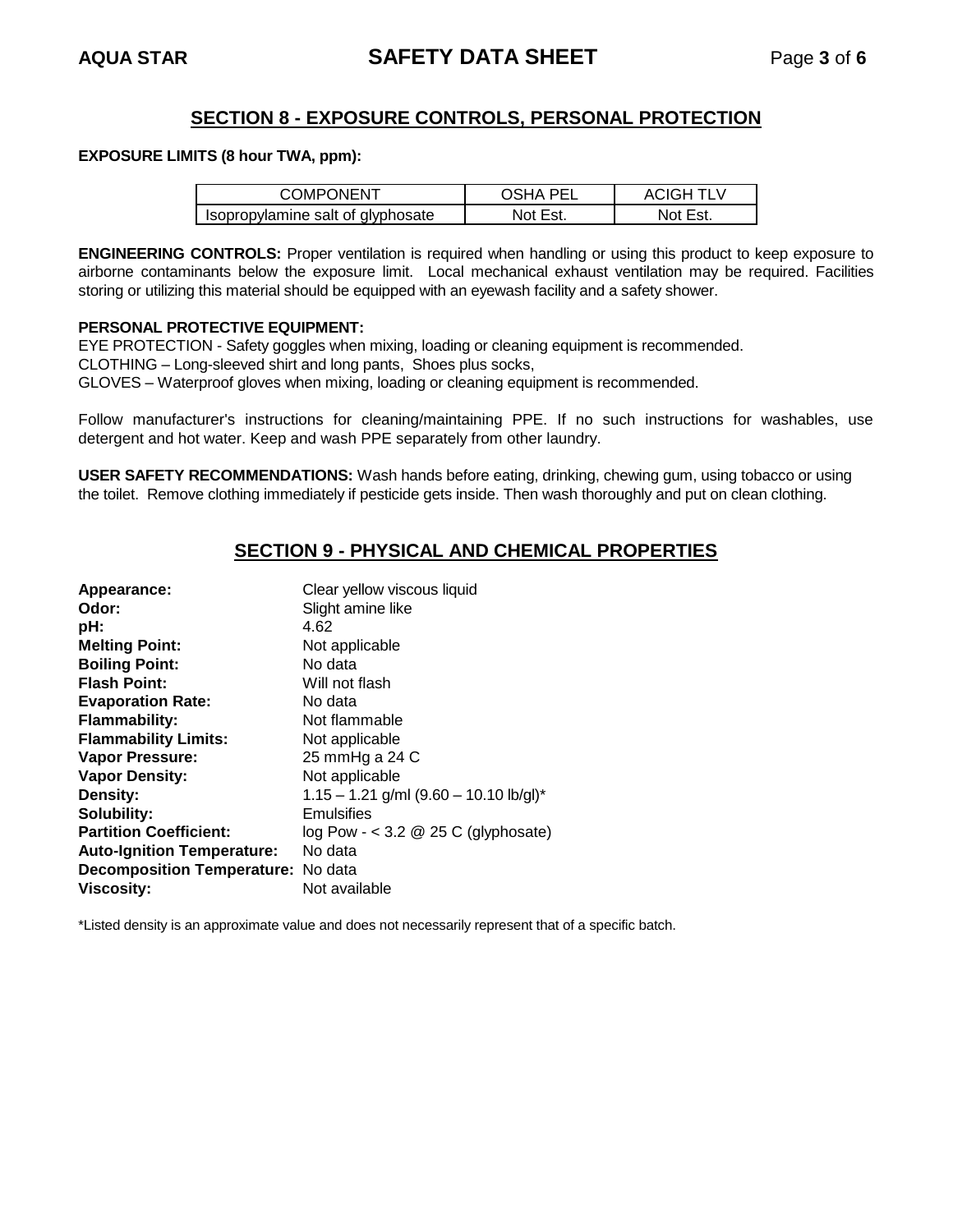# **AQUA STAR SAFETY DATA SHEET** Page **4** of **6**

# **SECTION 10 - STABILITY AND REACTIVITY**

**PRODUCT REACTIVITY:** May react with metals such as galvanized or mild steel to produce hydrogen gas which could form a highly combustible gas mixture.

**CHEMICAL STABILITY:** Stable, however may decompose if heated.

**HAZARDOUS REACTION/POLYMERIZATION:** Product will not undergo polymerization.

**CONDITIONS TO AVOID:** Avoid temperatures above (115°F, 46°C) and below 25°F (-5°C).

**INCOMPATIBLE MATERIALS:** Strong oxidizers or bases, mild and galvanized steel.

**HAZARDOUS DECOMPOSITION PRODUCTS:**. Carbon monoxide, Nitrogen oxides, phosphorous oxides due to thermal breakdown.

# **SECTION 11 - TOXICOLOGICAL INFORMATION**

| <b>ACUTE TOXICITY:</b>     |                   |
|----------------------------|-------------------|
| Oral $LD_{50}$ (rat)       | $-$ >5,000 mg/Kg  |
| Dermal $LD_{50}$ (rat)     | $-$ >5,000 mg/Kg  |
| Inhalation $LC_{50}$ (rat) | $-$ >4.2 mg/L     |
| Eye Irritation (rabbit)    | - Slight irritant |
| Skin Irritation (rabbit)   | - Non-irritant    |
| Sensitization (guinea pig) | - Non-sensitizer  |
|                            |                   |
| <b>CARCINOGEN STATUS:</b>  |                   |

OSHA - Not listed NTP - Not listed  $IARC - 2A<sup>*</sup>$ 

\* Not carcinogenic in rats or mice. Listed as Category 2A by the International Agency for Research on Cancer (IARC) but expert opinion based on weight of evidence is that classification as a carcinogen is not warranted.

**DEVELOPMENTAL TOXICITY/TERATOGENICITY**: Effects on offspring only noted with maternal toxicity

**MUTAGENICITY:** No evidence of mutagenic effects during *in vivo* or *in vitro* studies.

# **SECTION 12 - ECOLOGICAL INFORMATION**

**ENVIRONMENTAL SUMMARY:** FOR AQUATIC USES ONLY: Do not contaminate water when disposing of equipment waste waters. Treatment of aquatic weeds can result in oxygen depletion or loss due to decomposition of dead plants. This oxygen loss can cause fish suffocation.

| <b>ENVIRONMENTAL FATE:</b> (Glyphosate acid) |                                         |
|----------------------------------------------|-----------------------------------------|
| Bioaccumulation -                            | Whole fish BCF $<$ 1                    |
| Soil Half-life -                             | 2 - 174 days (adsorbs strongly to soil) |
| Water Half-life -                            | <7 days                                 |

**FISH TOXICITY:** (Glyphosate acid)

96 hour  $LC_{50}$ , Rainbow trout  $-$  > 1,000 mg/L 96 hour  $LC_{50}$ , Bluegill –  $> 1,000$  mg/L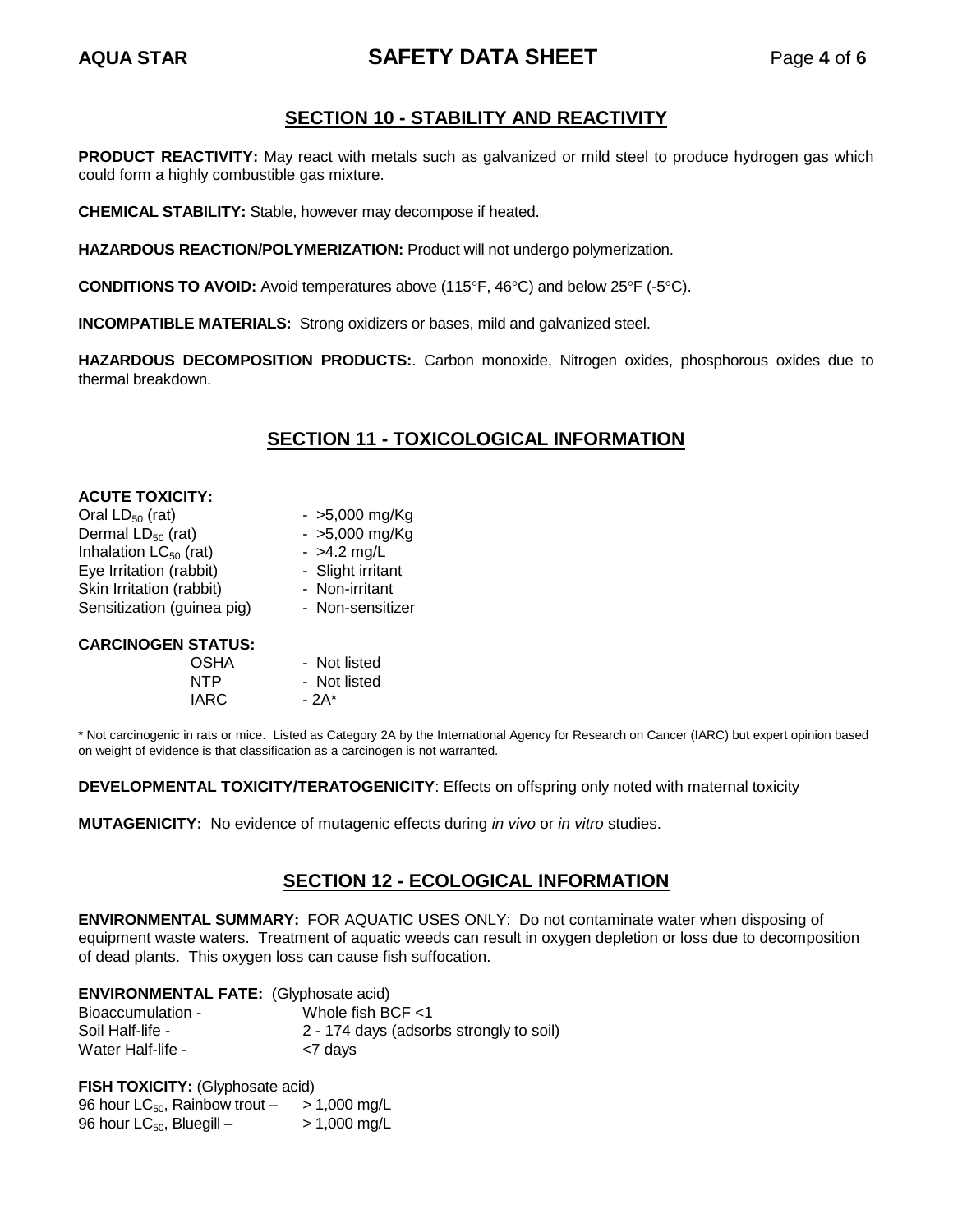**AQUA STAR SAFETY DATA SHEET** Page **5** of **6**

**AVIAN TOXICITY:** (Glyphosate acid)

Dietary  $LC_{50}$ , Bobwhite quail –  $>4.600$  mg/Kg Dietary  $LC_{50}$ , Mallard duck  $>4,600$  mg/Kg

**BEE TOXICITY:** (Glyphosate acid) Contact  $LD_{50}$  -  $>100$  ug/bee

# **SECTION 13 - DISPOSAL CONSIDERATIONS**

Do not contaminate water, food or feed by storage or disposal.

**PESTICIDE DISPOSAL:** Wastes resulting from the use of this product that cannot be used or chemically reprocessed should be disposed of in a landfill approved for pesticide disposal or in accordance with applicable Federal, state or local procedures. Emptied container retains vapor and product residue.

**CONTAINER:** Non-refillable containers: Do not reuse or refill this container. Triple rinse or pressure rinse container (or equivalent) promptly after emptying. Refillable containers: Refill this container with glyphosate only. Do not reuse this container for any other purpose. Cleaning the container before final disposal is the responsibility of the person disposing of the container. Cleaning before refilling is the responsibility of the re-filler.

If the container cannot be refilled, offer for recycling if available or puncture and dispose of in a sanitary landfill, or by incineration, or, if allowed by state and local authorities, by burning. If burned, stay out of smoke.

# **SECTION 14 - TRANSPORT INFORMATION**

#### **SHIPPING DESCRIPTION:** Not regulated by DOT

| <b>DOT HAZARD CLASS:</b>  | N/A |
|---------------------------|-----|
| UN NUMBER:                | N/A |
| <b>DOT PACKING GROUP:</b> |     |

# **SECTION 15 - REGULATORY INFORMATION**

**TSCA** Inventory

| <b>CERCLA REPORTABLE QUANTITY:</b>                                                    | Not listed                      |  |  |
|---------------------------------------------------------------------------------------|---------------------------------|--|--|
| <b>SARA TITLE III STATUS:</b><br>311/312 Hazard Categories -<br>313 Toxic Chemicals - | Immediate Health<br>None known  |  |  |
| <b>CALIFORNIA PROP 65:</b>                                                            | Not listed                      |  |  |
| <b>TSCA INVENTORY:</b>                                                                | All components listed on US EPA |  |  |